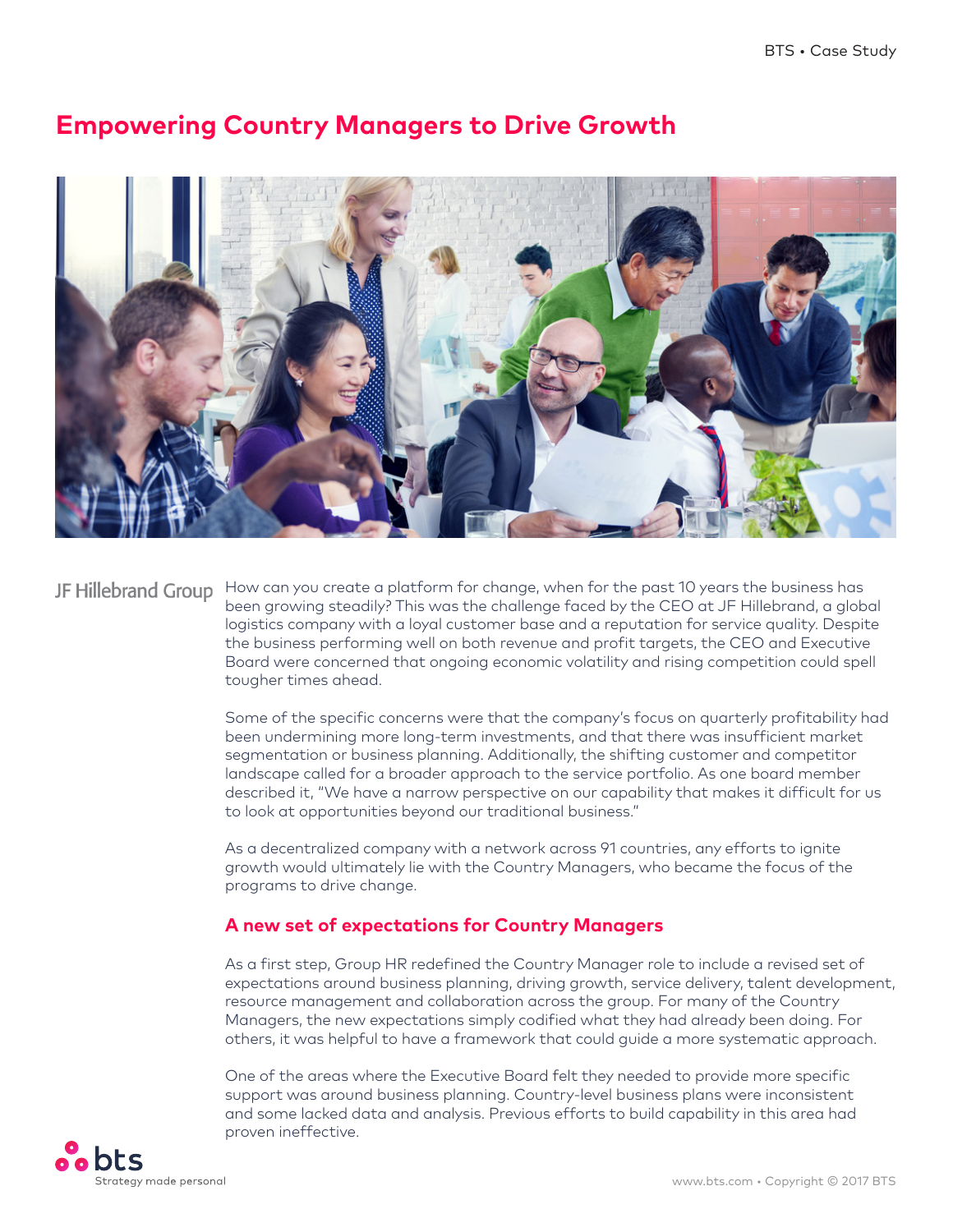# **Time to try something very different**

To bridge the gap, the leadership team began to plan an offsite that would bring the Executive Board, Area Directors and Country Managers together to re-set expectations and provide a hands-on opportunity to practice business planning. JF Hillebrand partnered with BTS to craft a three-day experience that would enable Country Managers to:

- Practice gathering and evaluating market data to prioritize business opportunities
- Create actionable business plans for growth and align their resources accordingly
- Take short-term risks for long-term development of the business

See the value and long-term payoff from comprehensive and data-driven business plans

#### **Intense, immersive, realistic**

The experience included Leadership led know-how sessions and a robust, customized business simulation, application sessions and more. Before attending the event, Country Managers were divided into teams and received a detailed case study and market report for a fictitious country that they would be managing over a three-year period.

The offsite then began with an intense business planning process that mirrored real life. Teams were able to invest their limited resources into acquiring customer and market data, which they used to discuss and prioritize opportunities, and make forecasts. They used large format table maps to align as a team and formulate their strategy.

The Country Managers then executed their strategy in a competitive business simulation. Over three rounds of decision-making, teams built up new service capabilities, opened new market segments, and launched initiatives that would drive long term business growth. After each round, teams went back to revise their business plan based on the market realities, their competitive position, and additional data that they received.

### **Genuine excitement for driving change**

The offsite was the first time Country Managers had gathered together as a cohort and discussed business planning with their peers. By working on it in teams, they were able to gain insights and learn from each other's experiences. They were able to experience first-hand how business planning is an essential prerequisite for sustainable growth. The workshop helped Country Managers become more supportive of the business planning process, and created excitement about the next opportunity to go through the steps in reality.

#### **At the end of the three days, participants shared their experience:**

"An amazing adventure and state-of-theart experience"

"Opened new horizons in the process of managing my job"

 "Outstanding experience. Well designed and very well facilitated"

"Excellent, very informative and I can't believe how fast the time passed"

"I go home with a heavy tool box; thanks!"